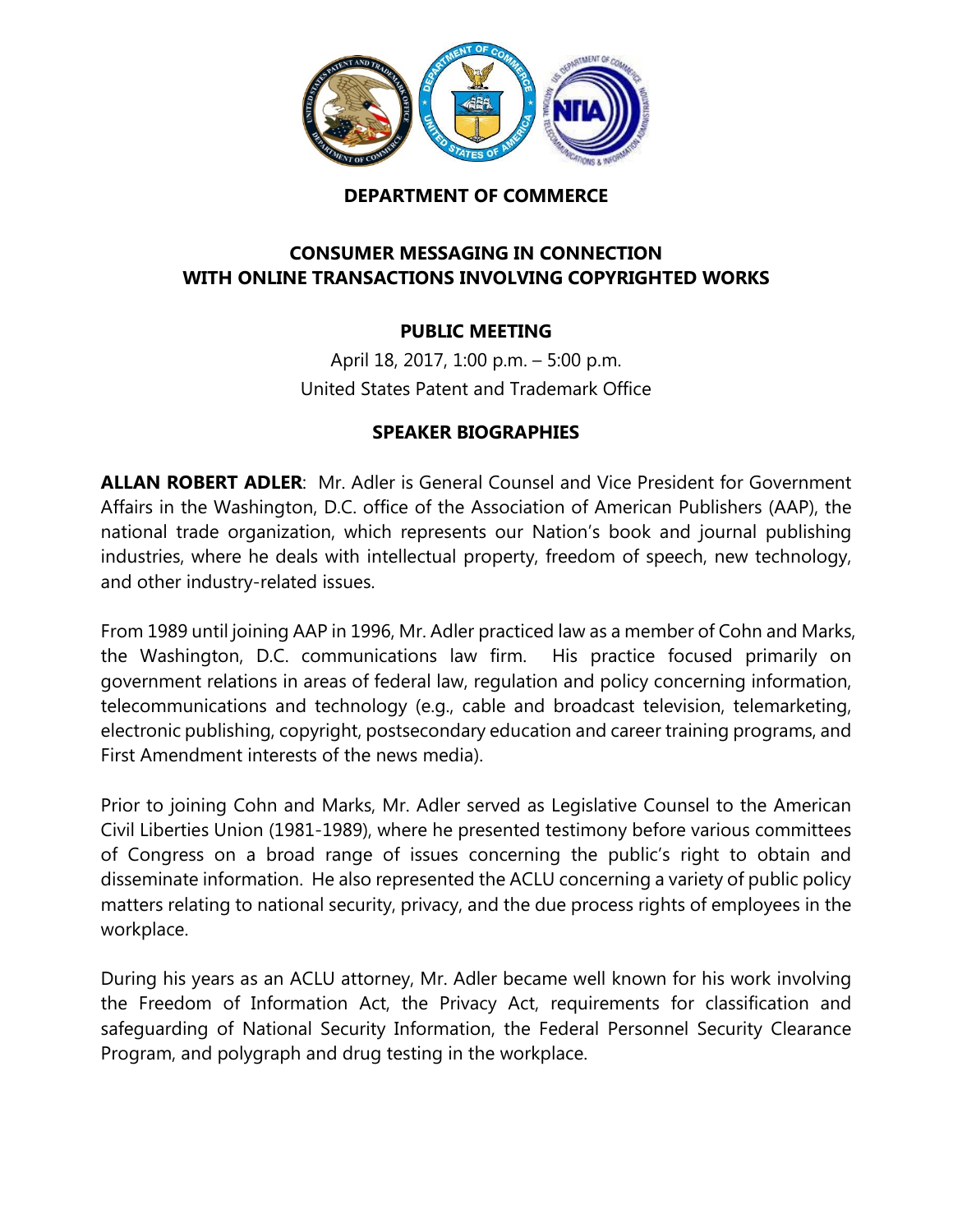For over sixteen years, Mr. Adler was the editor of annual editions of *Litigation Under the Federal Open Government Laws*, a popular attorney's handbook for which he received the Playboy Foundation's First Amendment Award for Book Publishing in 1991.

Before representing the ACLU, Mr. Adler was a staff attorney with the Center for National Security Studies (1978-1981) and Staff Director for The Reporters Committee for Freedom of the Press (1977-1978).

Mr. Adler holds a B.A. in History from the State University of New York at Binghamton (1974) and a Juris Doctor from the National Law Center of The George Washington University in Washington, D.C. (1978).

Mr. Adler has been a member of the State Department's Advisory Committee on International Communications and Information Policy (ACICIP) since his appointment to it in 1997.

**SUSAN ALLEN** is an Attorney Advisor in the Office of Policy and International Affairs at the United States Patent and Trademark Office. She provides advice to the U.S. Patent and Trademark Office and other U.S. government agencies on copyright issues in the United States, Europe, and the Middle East/North Africa. Prior to joining OPIA, she worked as a USPTO trademark examining attorney and in private practice helping clients to protect and enforce their trademarks, copyrights, domain names, privacy and publicity rights. She is particularly interested in issues involving the intersection of technology and intellectual property.

**BJ ARD** is a Ph.D. candidate at Yale Law School. His research focuses on the law's response to technological change, with particular interests in intellectual property, contract law, and the intersections between the two. He is a graduate of the University of Georgia and Yale Law School, where he was Managing Editor of the *Yale Law Journal*. Prior to his doctoral studies, BJ served as a law clerk to the Honorable R. Lanier Anderson III of the Eleventh Circuit, an intellectual property litigator at Irell & Manella LLP, and a Thomson Reuters Fellow at the Yale Information Society Project. BJ will begin teaching at the James E. Rogers College of Law at the University of Arizona this fall.

**GREGORY ALAN BARNES** currently serves as General Counsel to the Digital Media Association (DiMA). DiMA is a nationally recognized trade association that represents the interests of several digital music and video service providers on a wide range of issues, including matters pertaining to copyright licensing, competition, privacy, the taxation of digital media, and various aspects of communications law and policy. Some of DiMA's more prominent members include companies such as Apple, Pandora, Spotify, Google, Rhapsody, Microsoft and Amazon. Prior to joining DiMA, Mr. Barnes served for seven years as counsel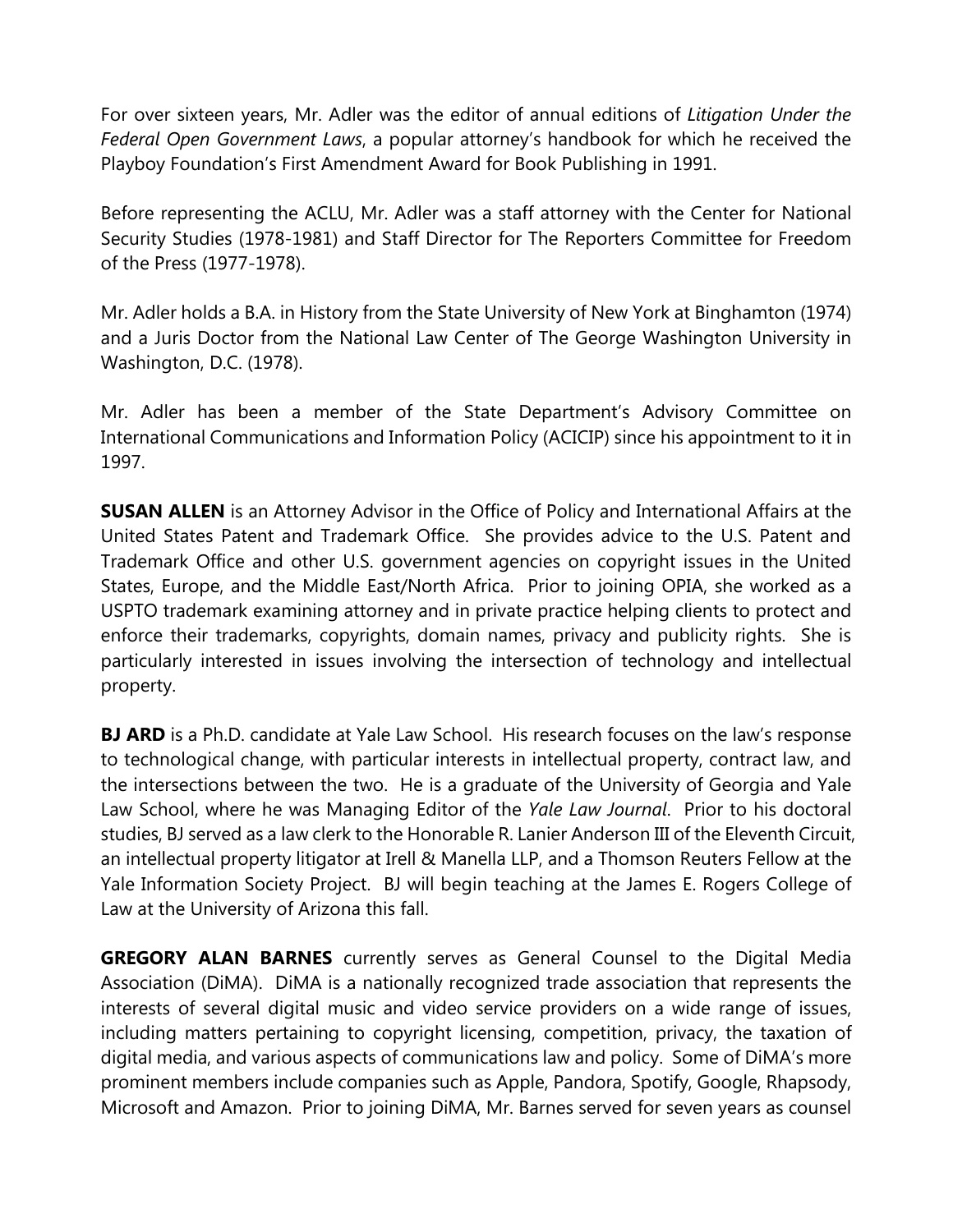to Chairman John Conyers, Jr. on the U.S. House Judiciary Committee. In that capacity, he primarily focused on intellectual property, crime and terrorism related matters.

Prior to his tenure with the committee, Mr. Barnes had the privilege of serving as Deputy Chief of Staff to Missouri Governor Bob Holden and as an aide to several Members of Congress, including Representatives William "Bill" Clay, Alan Wheat, and Bobby Scott.

Over the course of the past decade or so, Mr. Barnes has written extensively on the topic of intellectual property law and policy in various publications such as the *Huffington Post, Roll Call,* and *The Hill* newspaper – where he currently serves as a contributing writer.

He holds a Master in Public Policy degree from Harvard University, a Juris Doctorate from Washington University School of Law and a Bachelor of Arts in Economics from Morehouse College.

**JOHN BERGMAYER** is Senior Counsel at Public Knowledge, specializing in telecommunications, Internet, and intellectual property issues. He advocates for the public interest before courts and policymakers, and works to make sure that all stakeholders−including ordinary citizens, artists, and technological innovators−have a say in shaping emerging digital policies.

**DAVID O. CARSON** is Senior Copyright Counsel in the Office of Policy and International Affairs at the United States Patent and Trademark Office. He heads the copyright policy team, which assists in advising the Administration and other Federal Government departments and agencies on domestic and international copyright legal and policy issues. At the international level, the OPIA copyright team provides analysis and advice on foreign copyright laws and the international copyright system, including assistance in negotiating new international copyright norms, their implementation in U.S. law, and the enforcement of international obligations. At the domestic level, the OPIA copyright team provides analysis and advice on copyright developments within the Executive branch and to the U.S. Congress and the courts. As a complement to its international and domestic policy activities, the OPIA copyright team is actively engaged in providing technical assistance and training on copyright-related matters for both U.S. and foreign government officials.

From 2012 to 2014, he was Executive Vice President, Global Legal Policy at the IFPI, the International Federation of the Phonographic Industry, in London, where he represented the recording industry worldwide.

From 1997 to 2006 and 2009 to 2012, he was General Counsel of the United States Copyright Office, a principal legal advisor to the Register of Copyrights, with responsibility for the Office's regulatory activities, litigation, administration of the copyright law, and providing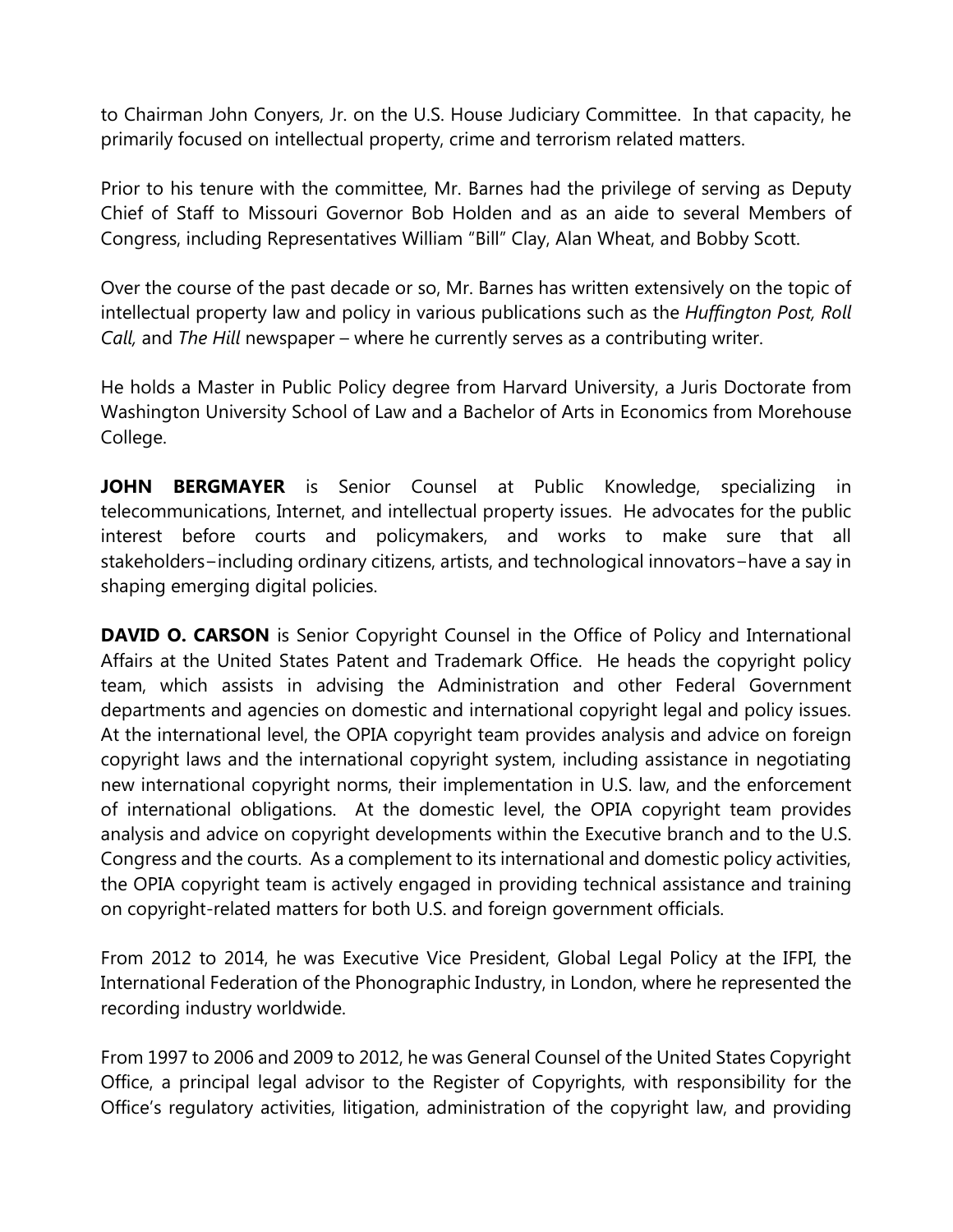liaison on legal matters between the Office and Congress, the Department of Justice and other agencies of Government, the courts, the legal community, and other interests affected by the copyright law. The Copyright Office, part of the Library of Congress, administers the U.S. copyright law.

From the end of 2006 until the end of 2008, he was Associate Register for Policy and International Affairs at the Copyright Office. As Associate Register, he was the head of the Office of Policy and International Affairs, which assists the Register of Copyrights in advising Congress and executive branch agencies on domestic and international copyright policy matters. He represented the Copyright Office in U.S. government delegations to meetings at the World Intellectual Property Organization, including its Standing Committee on Copyright and Related Rights, and in relations with other governments and intergovernmental organizations.

From 1981 to 1997, he was in private practice in Beverly Hills, California and then in New York City, where he specialized in copyright and media law.

**LORRIE FAITH CRANOR** is a Professor of Computer Science and of Engineering and Public Policy at Carnegie Mellon University where she is director of the CyLab Usable Privacy and Security Laboratory (CUPS) and co-director of the MSIT-Privacy Engineering master's program. In 2016 she served as Chief Technologist at the U.S. Federal Trade Commission, working in the office of Chairwoman Ramirez. She is also a co-founder of Wombat Security Technologies, Inc., a security awareness training company. She has authored over 150 research papers on online privacy, usable security, and other topics.

Dr. Cranor has played a key role in building the usable privacy and security research community, having co-edited the seminal book *Security and Usability* (O'Reilly 2005) and founded the Symposium On Usable Privacy and Security (SOUPS). She also chaired the Platform for Privacy Preferences Project (P3P) Specification Working Group at the W3C and authored the book *Web Privacy with P3P* (O'Reilly 2002). She has served on a number of boards, including the Electronic Frontier Foundation Board of Directors, and on the editorial boards of several journals. In her younger days she was honored as one of the top 100 innovators 35 or younger by *Technology Review* magazine.

More recently Dr. Cranor was named an ACM Fellow for her contributions to usable privacy and security research and education, and an IEEE Fellow for her contributions to privacy engineering. She was previously a researcher at AT&T-Labs Research and taught in the Stern School of Business at New York University. She holds a doctorate in Engineering and Policy from Washington University in St. Louis. In 2012-13 she spent her sabbatical as a fellow in the Frank-Ratchye STUDIO for Creative Inquiry at Carnegie Mellon University where she worked on fiber arts projects that combined her interests in privacy and security, quilting,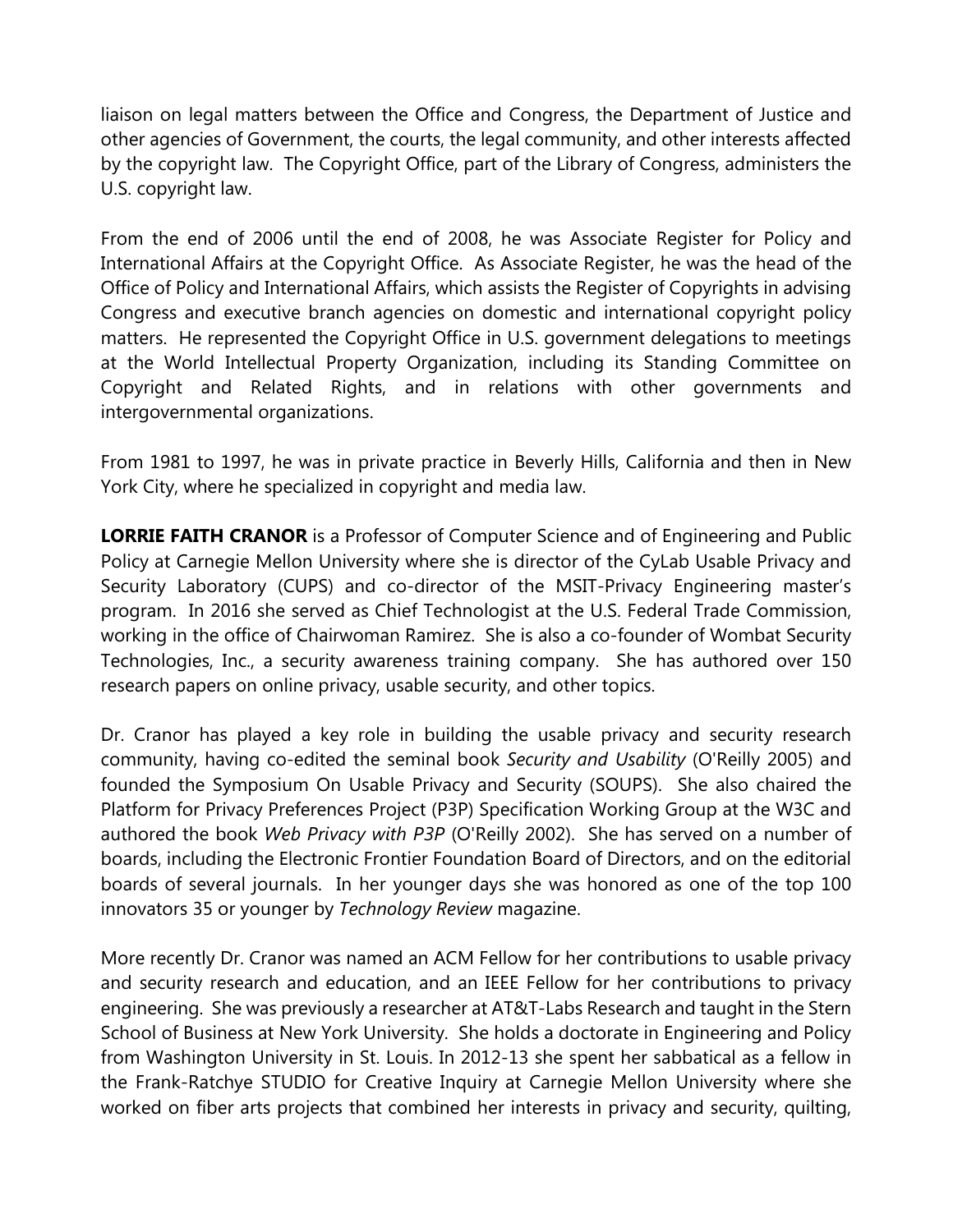computers, and technology. She practices yoga, plays soccer, and runs after her three children.

**MARK FISHER**:After nearly 30 years of retailing experience at store-level, field-level, and corporate-level, and thirteen years on the executive team of EMA, Fisher now serves as EMA's President and chief executive officer.

Fisher joined EMA (then VSDA) as VP/Membership in 1999. He was named Executive Vice-President in 2009. Over the years, Fisher had been responsible for expanding the scope of EMA's membership, for identifying and supporting the needs of this evolving membership, as well as EMA's overall strategic planning and direction.

Prior to EMA, Fisher served as Senior Vice-President/Retail Operations for West Coast Entertainment, where he was responsible for in-store and field management as well as warehousing and distribution for the 240-store chain.

Fisher started his career in 1975 as a store manager for a large supermarket chain. In 1982, he held responsibility for the field operations of all general merchandise and health and beauty care departments in Stop & Shop Supermarket Company's Connecticut Division. In 1985, Fisher developed the video rental division of Stop & Shop, which, under his direction, grew to 60 stores at its peak. Fisher held responsibility for store operations, purchasing, marketing, and profitability for over ten years.

Fisher studied Business Administration at the State University of New York/Albany and at Rensselaer Polytechnic Institute. He grew up in Troy, New York and spent most of his adult years in the Boston area prior to moving to Studio City, CA in 1999, where he now resides with his wife Julie Harris Fisher.

**ROBERT W. GOMULKIEWICZ** is the UW Foundation Professor of Law at the University of Washington School of Law. He serves as Director of the Intellectual Property Law & Policy Graduate Program and the Faculty Advisor for the *Washington Law Review* and *Washington Journal of Law, Technology & Arts*. Professor Gomulkiewicz's scholarship focuses on intellectual property licensing and legal protection for software. His publications include both a treatise and a textbook on licensing law, as well as numerous articles on mass market licensing and open source software. In 2008-2009 he was a visiting scholar at Oxford University's Intellectual Property Research Centre and in 2014 he was a Senior Engelberg Fellow at New York University School of Law. Prior to joining the faculty, he was Associate General Counsel at Microsoft, where he led the group of lawyers providing legal counsel for development of Microsoft's major systems software, desktop applications, and developer tools software (including Windows and Office). He also served as chair of the Uniform Computer Information Transactions Act (UCITA) working group of the Business Software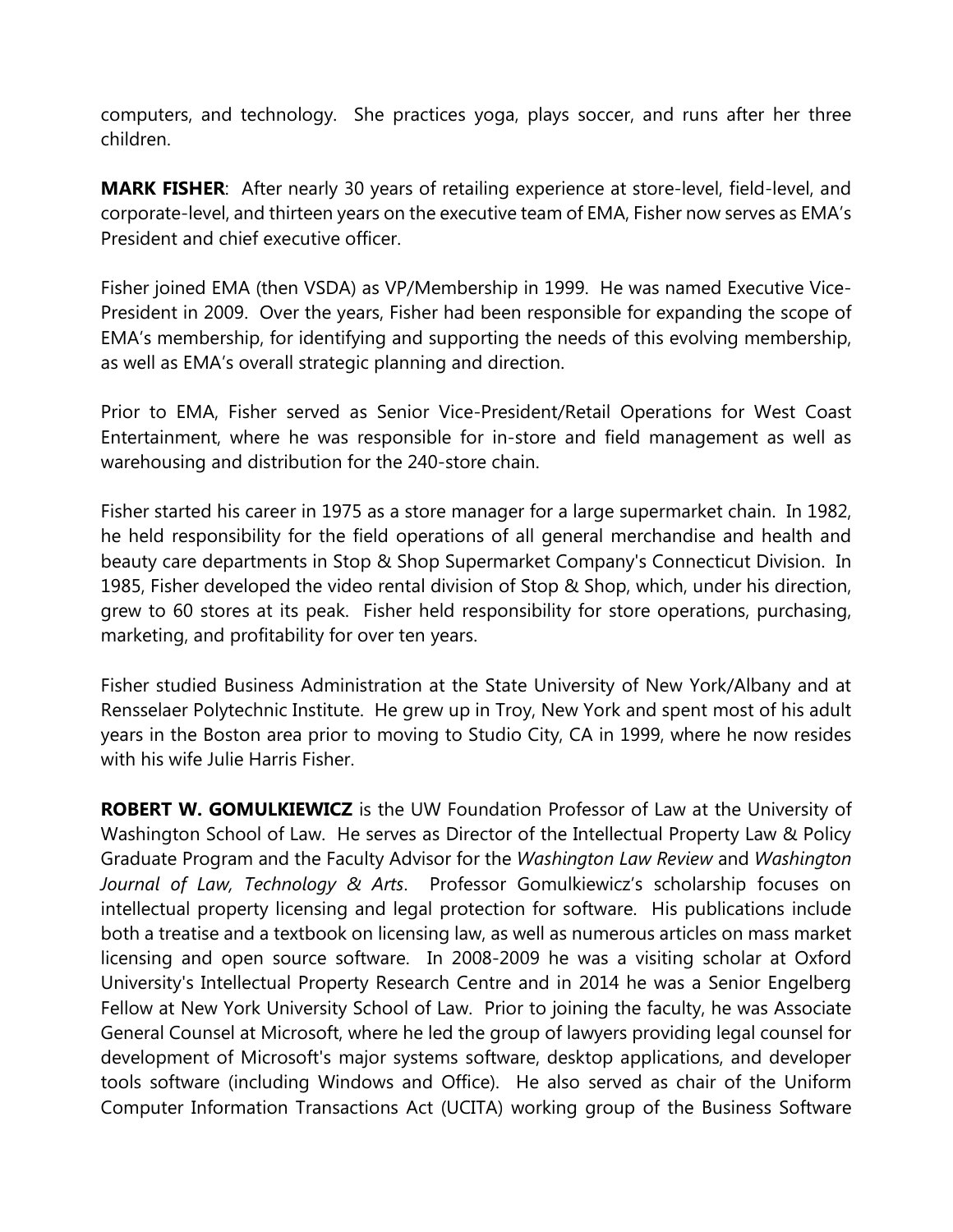Alliance. He joined Microsoft from the law firm of Preston, Gates & Ellis (now K&L Gates), where he represented developers and users of software and information products. While at Preston, Gates & Ellis, he worked on the *Apple v. Microsoft* case.

**DEBORAH LODGE** is a Partner in the law firm Squire Patton Boggs (U.S.) LLP, specializing in Internet, advertising, branding and privacy law. Among her diverse clients are communications and media companies, advertisers, and technology pioneers. With her broad legal experience and practical business perspective, Deborah helps clients achieve their strategic goals while complying with the legal regulations that govern privacy, ecommerce and advertising.

Deborah advises clients concerning social media, cybersquatting and e-commerce issues. She assists companies to combat Internet fraud and cybersquatting, and to implement effective privacy and data protection practices and procedures. Deborah also counsels clients concerning the legal aspects of brand management and marketing, including sweepstakes, contests, user-generated content, and promotions, as well as traditional advertising and unfair or deceptive practices (UDAAP) issues. She represents clients in proceedings and investigations brought by the FTC, FDIC, and other government agencies. In the trademark area, Deborah helps clients to create brands, market and license their brands, and protect them from encroachment by others. In its 2017 rankings of leading trademark professionals, the World Trademark Review noted that Deborah was "versatile" and "takes a level-headed, holistic approach to the protection of brand assets, assisting with prosecution, enforcement and marketing concerns." Deborah also has significant experience with infringement litigation, domain name proceedings, Lanham Act suits and TTAB proceedings.

Deborah also assists clients with protecting their trademarks through registration in the ICANN Trademark Clearinghouse and in Uniform Dispute Resolution Policy (UDRP) proceedings. She recently assisted clients with obtaining and protecting Top Level Domains in ICANN's new gTLD program. Such efforts included dispute resolution proceedings before the World Intellectual Property Organization (WIPO), International Centre for Dispute Resolution (ICDR), and the International Center of Expertise of the International Chamber of Commerce (ICC).

Deborah served as Chair of the Trademark Practice Group and was a founder of the Women's Forum. In 2006, she was honored as Patton Boggs Pro Bono Partner of the Year. Early in her career, she was a trial attorney with the Antitrust Division of the Department of Justice in Washington, D.C.

During law school, Deborah served as articles editor of the *Boston College Law Review*. She is a member of the Order of the Coif and graduated magna cum laude from Boston College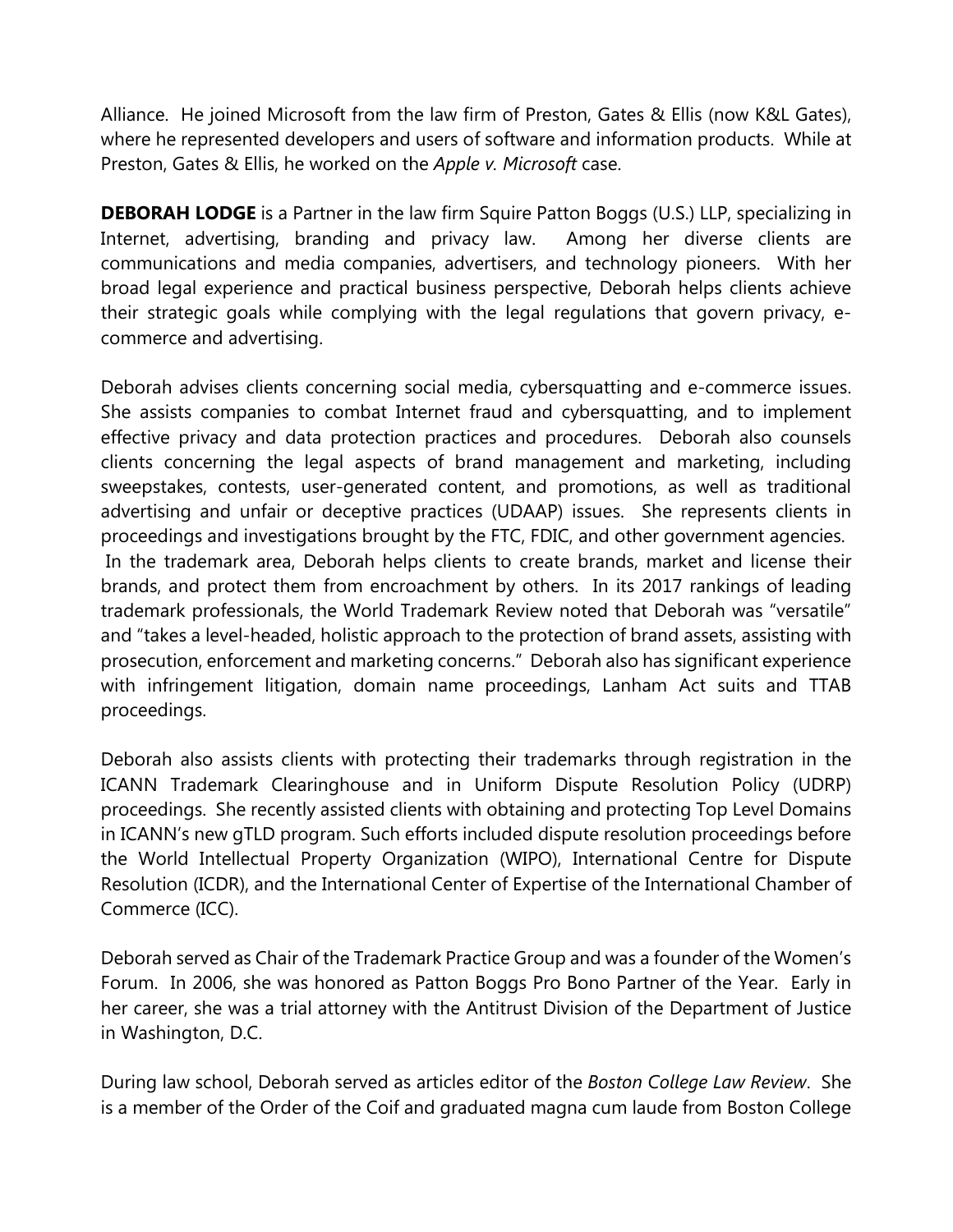Law School. From 2007 to 2008, Deborah served as an adjunct professor of copyright law at the Columbus School of Law, Catholic University of America.

**FLORENCIA MAROTTA-WURGLER** is a Professor of Law at New York University School of Law and the Director of the NYU Law School Study Abroad Program in Buenos Aires. Her teaching and research interests are contracts, consumer privacy, electronic commerce, and law and economics. Her published research has addressed various problems associated with standard form contracts online, such as the effectiveness of disclosure regimes, delayed presentation of terms, and whether people read the fine print. She is currently working on a large empirical project on consumer privacy policies online and on the effectiveness of current consumer privacy protections. In 2009, she testified before the U.S. Senate Committee on Commerce, Science, and Transportation at a hearing titled "Aggressive Sales Tactics on the Internet and Their Impact on American Consumers." She is a co-reporter of the American Law Institute's Restatement of the Law of Consumer Contracts, a board member of the American Law and Economics Association, and a fellow at the Engelberg Center for Information Law and Policy at NYU School of Law. She has held visiting appointments at Columbia Law School and Harvard Law School. She received a B.A. magna cum laude from the University of Pennsylvania and a J.D. Cum Laude from NYU School of Law.

**JOHN MORRIS** is the Associate Administrator in charge of the Office of Policy Analysis and Development at the U.S. Department of Commerce's National Telecommunications and Information Administration (NTIA), where he works on the full range of communications policy issues, including cybersecurity, privacy, and intellectual property.

**SHIRA PERLMUTTER** is the Chief Policy Officer and Director for International Affairs at the USPTO. In that position, Ms. Perlmutter serves as a policy advisor to the Under Secretary of Commerce for Intellectual Property, and oversees the USPTO's domestic and international IP policy activities; legislative engagement, through the Office of Governmental Affairs, education and training, through the Global Intellectual Property Academy (GIPA), global advocacy, through the IP Attaché Program, and economic analysis, through the Office of the Chief Economist.

Before joining the USPTO, Ms. Perlmutter was Executive Vice President for Global Legal Policy at the International Federation of the Phonographic Industry (IFPI). Prior to that, she held the position of Vice President and Associate General Counsel for Intellectual Property Policy at Time Warner.

Ms. Perlmutter previously worked at the World Intellectual Property Organization (WIPO) in Geneva as a consultant on the copyright issues involved in electronic commerce. In 1995, she was appointed as the first Associate Register for Policy and International Affairs at the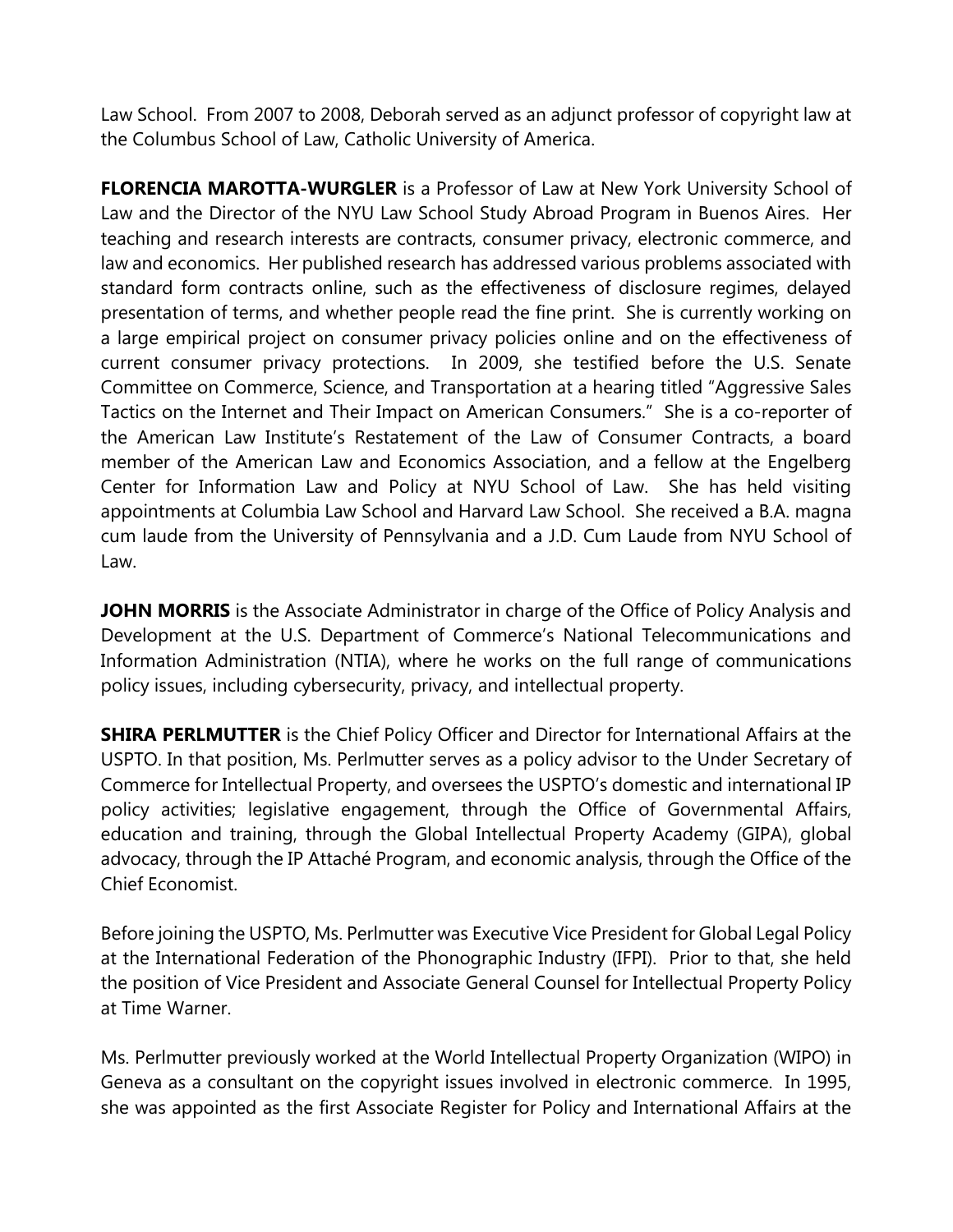U.S. Copyright Office. She was the copyright consultant to the Clinton Administration's Advisory Council on the National Information Infrastructure in 1994–1995.

Ms. Perlmutter is a Research Fellow at the Oxford Intellectual Property Research Centre at Oxford University. From 1990–1995, she was a law professor at The Catholic University of America, teaching Copyright Law, Trademarks and Unfair Competition, and International Intellectual Property Law. Previously, she practiced law in New York City, specializing in copyright and trademark counseling and litigation. She is a co-author of a leading casebook on International Intellectual Property Law and Policy, and has published numerous articles on copyright issues.

Ms. Perlmutter received her A.B. from Harvard University and her J.D. from the University of Pennsylvania.

**AARON PERZANOWSKI** is Professor of Law at Case Western Reserve University School of Law where he teaches courses in intellectual property, telecommunications and innovation. Previously, he taught at Wayne State University Law School, as a lecturer at the University of California Berkeley School of Information, and as a visitor at the University of Notre Dame Law School. Prior to his teaching career, he served as the Microsoft Research Fellow at the Berkeley Center for Law & Technology and practiced law at Fenwick & West in Silicon Valley.

His research addresses topics ranging from digital copyright to deceptive advertising to creative norms within the tattoo industry. With Jason Schultz, he is the author of *The End of Ownership: Personal Property in the Digital Economy* (MIT Press 2016), which argues for retaining consumer property rights in a marketplace that increasingly threatens them. His book with Kate Darling, *Creativity Without Law: Challenging the Assumptions of Intellectual Property* (NYU Press 2017), explores the ways communities of creators operate outside of formal intellectual property law.

**CATHERINE R. ROWLAND** is Senior Advisor to the United States Register of Copyrights. She was appointed to the position effective February 23, 2015. In her position, Rowland assists the Register on a full range of policy, legal, and governance issues relating to the United States Copyright Office and its agency responsibilities.

Rowland joined the Office in 2010 as Attorney-Advisor for the Office of the General Counsel. From 2012 to 2015, she served as Senior Counsel for Policy and International Affairs. Before joining the Office, she spent several years in private law practice in Washington, DC, where she represented a variety of companies in intellectual property matters. Rowland began her legal career as a law clerk for the Hon. N. Carlton Tilley Jr. of the U.S. District Court for the Middle District of North Carolina.